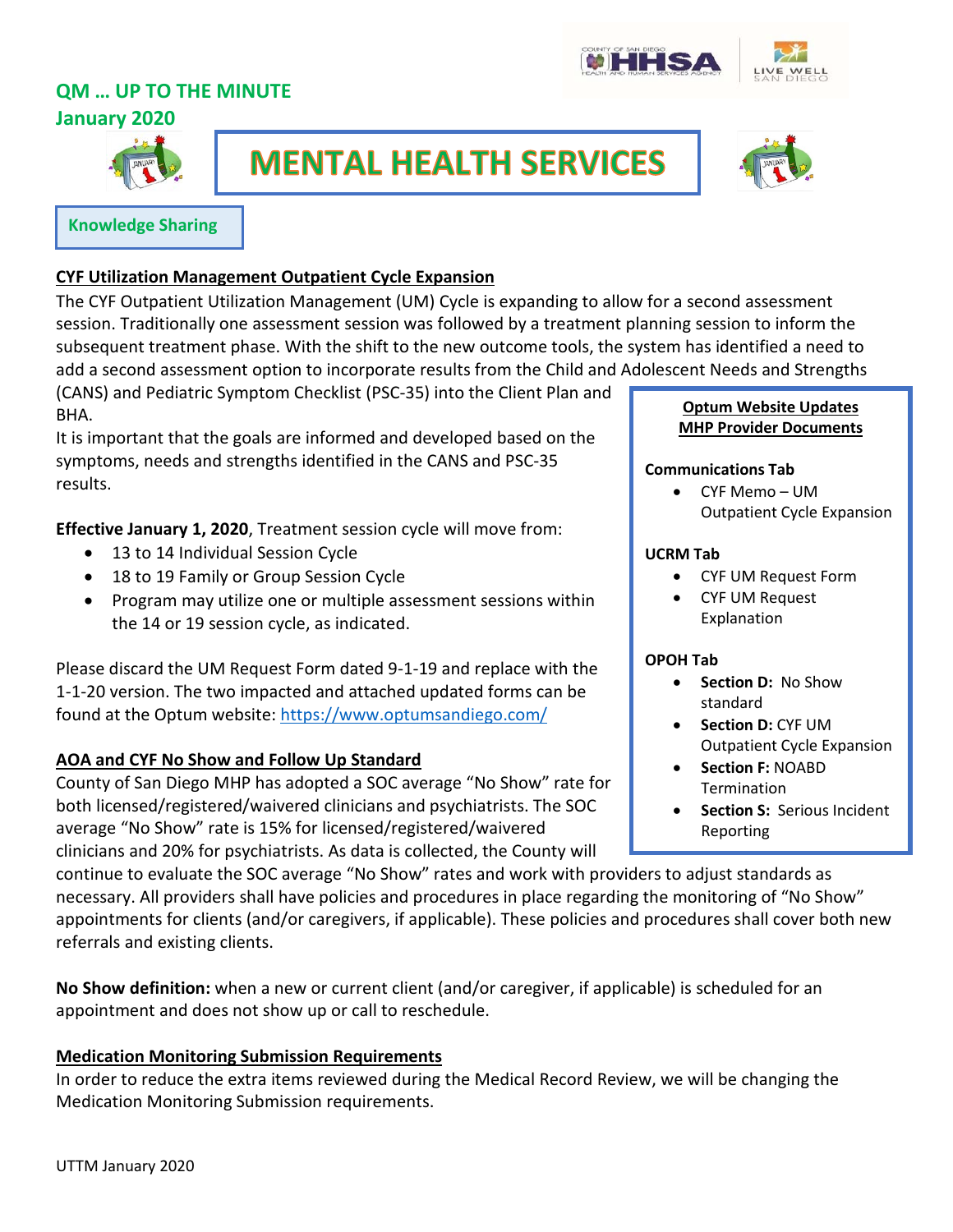

# **QM … UP TO THE MINUTE January 2020**

Beginning with the **January 2020** submission, programs are now required to submit the following items:

- Medication Monitoring Screening Tool
- QI Medication Monitoring Summary
- Medication Monitoring Feedback Loop Form (McFloop), if applicable

The quarterly submission timeline will remain the same. All forms can be faxed to 619-236-1953 or sent by secure email to [QIMatters.hhsa@sdcounty.ca.gov](mailto:QIMatters.hhsa@sdcounty.ca.gov)

# **CSI Diagnosis Error Corrections**

Effectively immediately, when opening a client, providers are required to date the Diagnosis Form as the date of intake.

CSI (Client Services Information) requires that both the form date (date of diagnosis form) and the start date of the Mental Health diagnosis to cover the first date of service.

This change may impact when a provider encounters a diagnosis billing error, such as an AQ Suspense issue.

- To correct both CSI and billing errors, the form must be dated for the date of service (DOS).
- If when dating the Diagnosis form you receive a stop message notifying that it is not the most recent form, a second diagnosis form dated with the current date must also be entered. The same edits must be made to both forms.
- Starting January 2020, the Monthly Reports Package will include a report capturing all CSI errors for your program.
- A CSI Correction Guide has been sent out which will assist in completing all necessary updates and corrections, along with **BHS QM Memo issued 12/26/19**.

For guidance with the correction process, direct questions to the Optum Help Desk at 1-800-834-3792. Any other questions and/or comments may be directed to [QIMatters.HHSA@sdcounty.gov](mailto:QIMatters.HHSA@sdcounty.gov) 

# **NOABD Clarifications**

**Q:** What if a termination notice needs to be issued to a homeless client and the program is unable to reach them?

**A:** Review client's chart for an emergency contact and if the program has an ROI on file for the individual, send the NOABD to them. If not, document the inability to reach client on the NOABD log and place a copy of the NOABD in the log as well.

**Q:** When is the NOABD Termination Notice issued?

**A:** A Termination Notice is **REQUIRED** for all clients that have an unsuccessful discharge. Some examples include AWOL, client doesn't return for services, client chooses to terminate AMA, etc. If the client has a planned, successful termination and the client is in agreement with the discharge, then no NOABD is required.

**Q:** What if a client voluntarily chooses to end treatment?

**A:** In the event that a client chooses to voluntarily end treatment or "self-discharges" in writing, an NOABD would still be required.

# **OPOH Updates**

# **Section D**

- updated to address CYF treatment session cycle expansions.
- updated to include the "No Show" standard for A/OA and CYF Systems of Care.